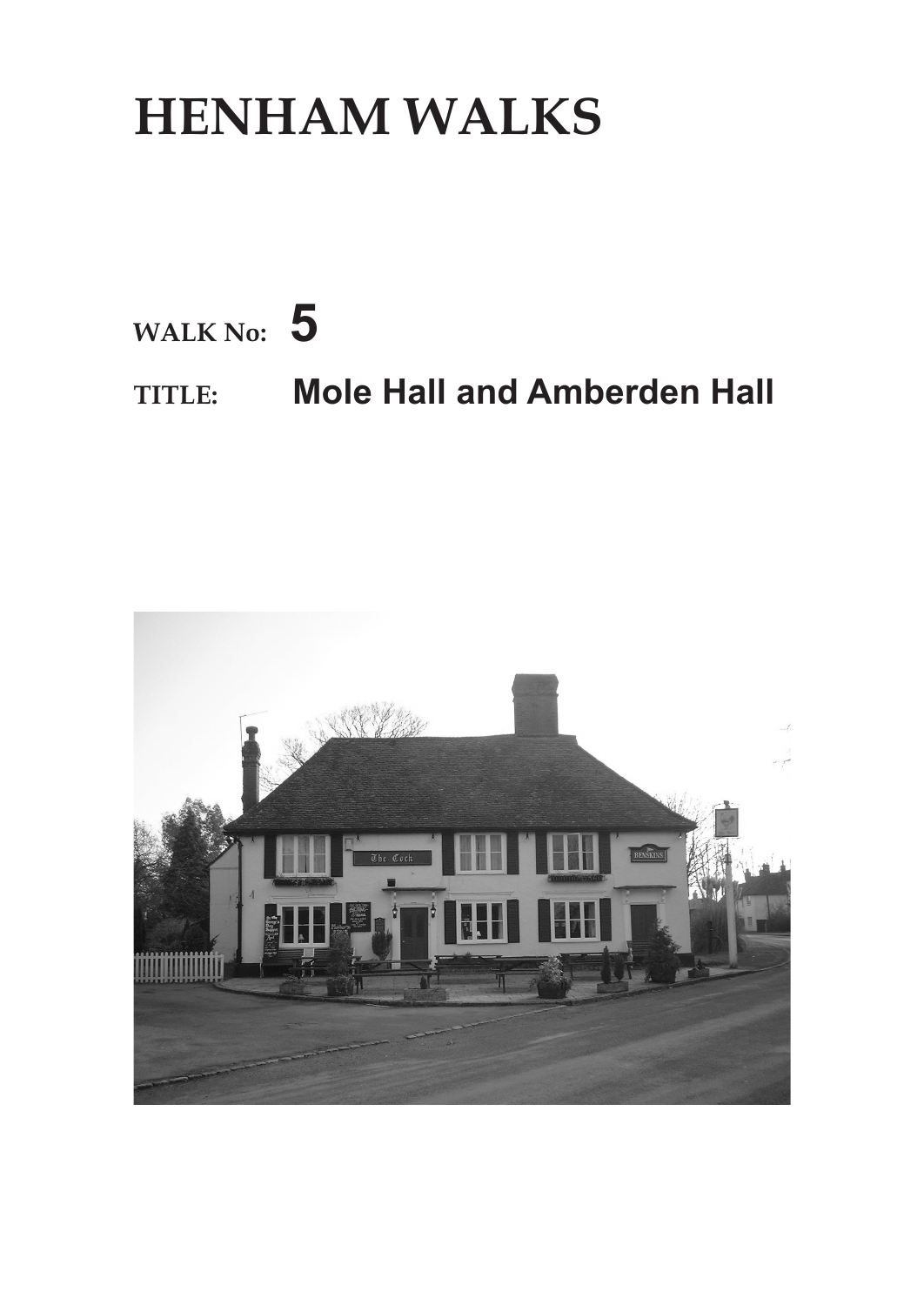## **Walk 5. Mole Hall andAmberden Hall**

Suitability: All. Time: 2 hours. Condition: Bridle paths can be both slippery and muddy.

From the War Memorial walk west towards the Church of St. Mary the Virgin with The Cock public house on your right. Walk along the road to the last house on your left. A little further on take the bridle-path on the right (Sheepcote Lane). A fishing reservoir can be seen on the right.

Continue down the bridle-path which eventually takes you between two hedges and under two sets of pylons. You will come to a brick footbridge at the junction with the road. Turn right beside Rotoco Cottage.

The walk then follows the course of the infant River Cam or Granta for some distance. Pass Little Henham Lodge on your left then continue on a byway. On your left you may glimpse Prior's Wood which is primeval. You pass a small two-plank footbridge on your right and then further on still, a large footbridge with metal handrails (Point A).

Continue along the byway, with the Cam on your right, until you reach a bend, at which point you veer left leaving the Cam on your right. Continue to the end of the byway until you reach the road. Turn right. This road takes you alongside the edge of Mole Hall Wildlife Reserve.

Point B is indicated by a footpath fingerpost. Continue past point B and the entrance to Thistley Hall. Just past the sign take the footpath right. Continue down this path in the grounds of Amberden Hall and walk on through the farm buildings.

*Walk continues overleaf*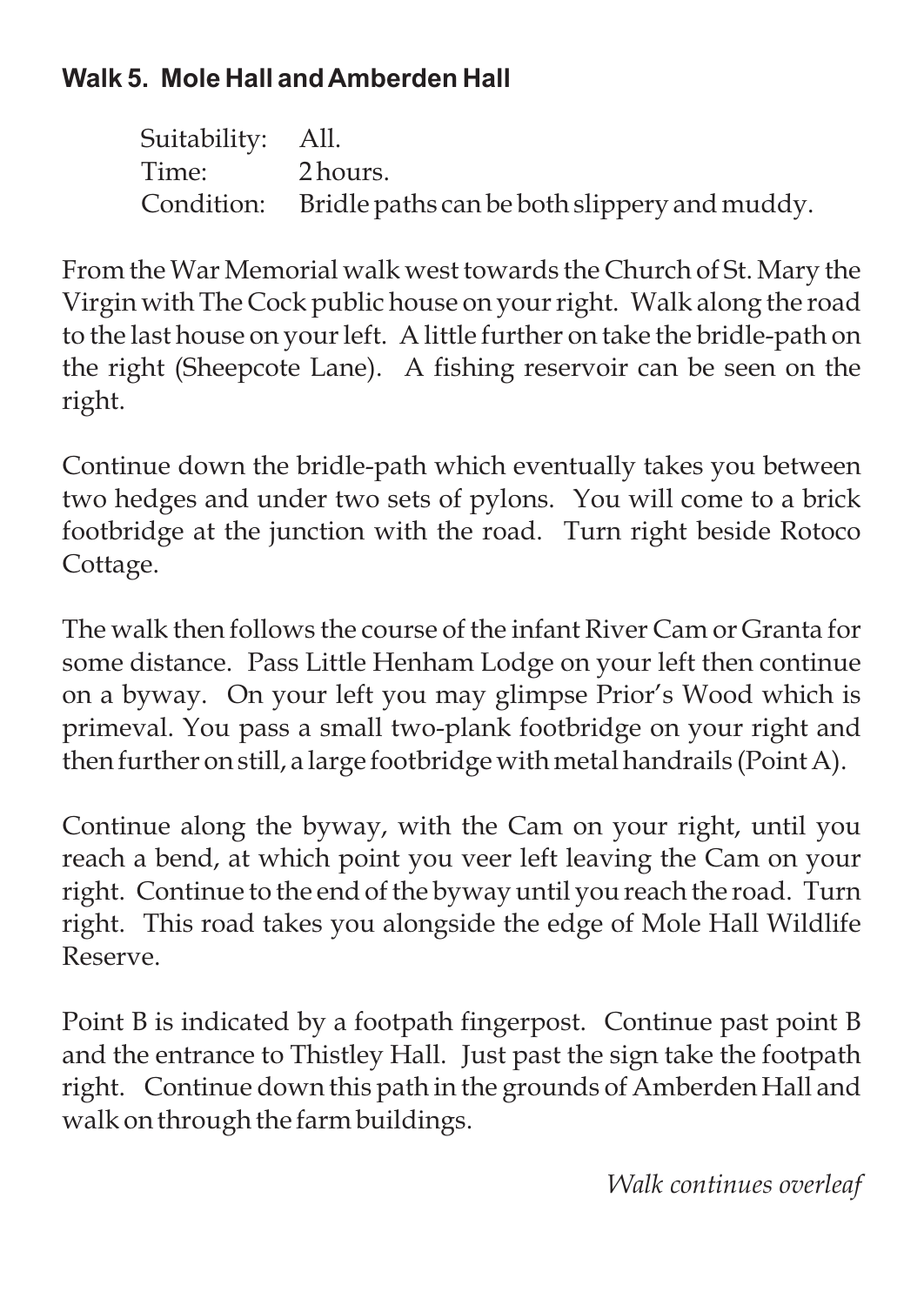